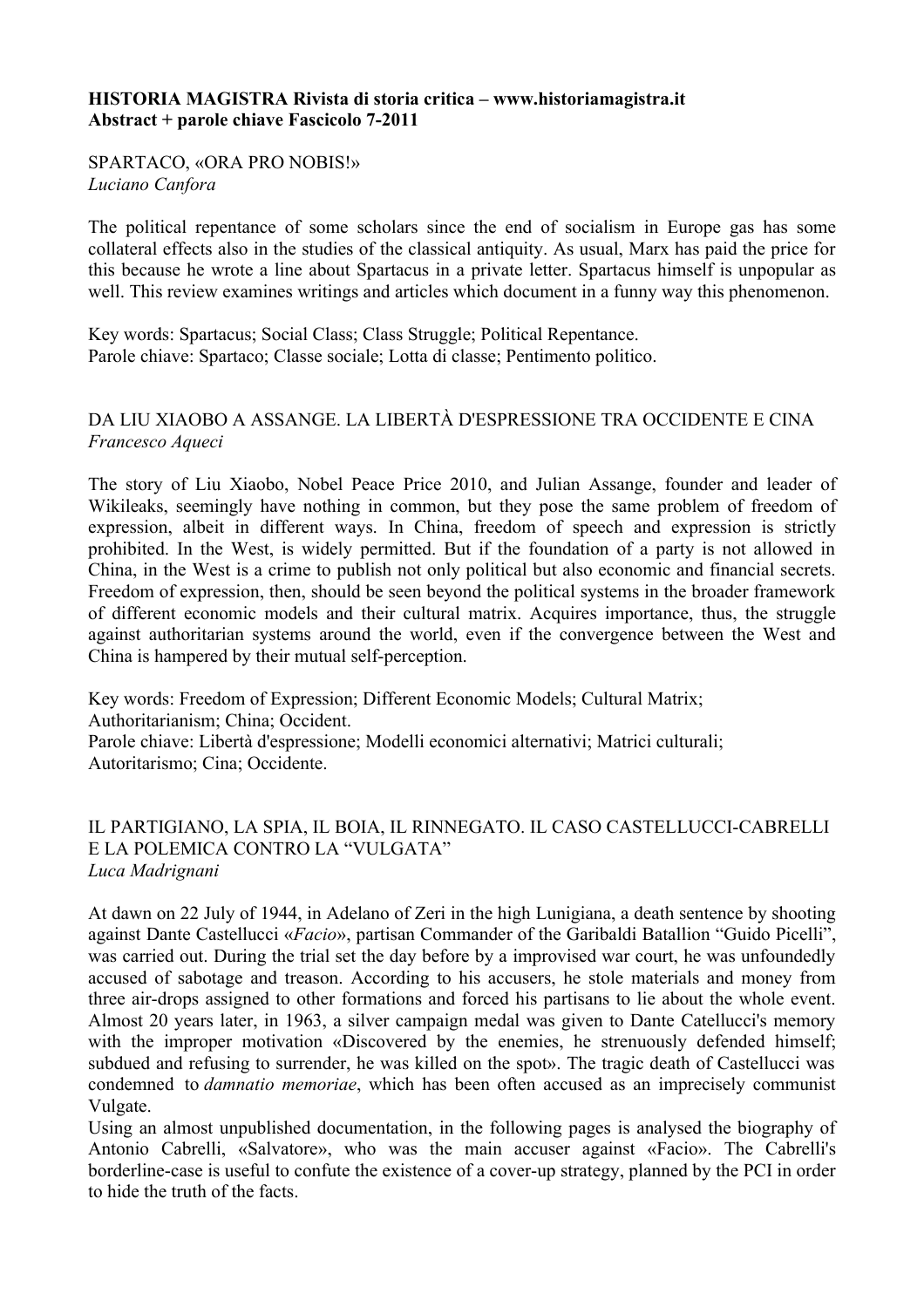Key words: Antifascism; Italian Resistance; Italian Communist Party; Collaboration; Fascist Police; Historical Revisionism.

Parole chiave: Antifascismo; Resistenza; Partito Comunista Italiano; Collaborazionismo; Polizia politica di regime; Revisionismo storico.

#### LEGGI DELLA MEMORIA E CONCORRENZA VITTIMARIA. UN BILANCIO DEL CASO FRANCESE *Diego Guzzi*

A recent debate on the introduction of a law against illegitimate historical revisionism in Italy is the occasion of an assessment of the situation in France, where the Gayssot Act has prohibited Holocaust denial since 1990. it is arguable that the negative consequences of this law did not directly concern freedom of speech. Actually, no historian has been sentenced to date because of his writings. Instead, the main effect has been victims competing with each other. After the Gayssot Act other minorities – for example the Armenians – have claimed that their suffering should be officially recognized, while being justified this may involve a concrete danger. When history and justice are subordinated to a question of group identity, the very basis of democratic society might be put at risk.

Key words: Historical Revisionism; Gayssot Act; Holocaust; *lois mémorielles*; Freedom of speech; Pierre Vidal-Naquet. Parole chiave: Negazionismo; Legge Gayssot; Olocausto; *lois mémorielles*; Libertà di opinione; Pierre Vidal-Naquet.

### «RUBI UN MILIONE, BARONE; RUBI UN SOLDO, IN PRIGIONE». CRIMINALITÀ DEI POTENTI E VIOLENZA CULTURALE *Amedeo Cottimo*

The aim of the article is to analyze the ways the dominant culture unable powerful people to avoid the penal law. The fact that both direct and structural violence are either hidden or made legitimate or justified is due to cultural violence and its mechanisms. Unlike the dyadic view on crime as a scene composed of two subjects, an Actor and a Victim, the analytical perspective suggested here includes the Bystander. A special emphasis is placed upon two opposite figures: the collusive subject who sells his silence or services to the powerful, and the conscious individual who actively contributes to the unveiling of the crime scene.

Key words: Cultural Violence; Crime; Bystander; Criminal Justice; Privilege; Power. Parole chiave: Violenza culturale; Crimine; Terzo; Giustizia penale; Privilegi; Potere.

# SPANISH REVOLUTION. NOTE SUL MOVIMENTO 15-M *Jordi Calvo Rufanges*

The article examines the phenomenon of Spanish popular protests, known as "movement 15-M". The *acampadas* represent the most important an original aspect of the protest. For several days, in different Spanish cities, thousands of people have developed policy proposals to bring public attention. This experience has been a true "school of politics" for social activists. In addiction to the moments of collective reflection, the "movement of 15-M" organised protest actions in front of banks and institutions. The movement, despite some incidents of violence, maintained a peaceful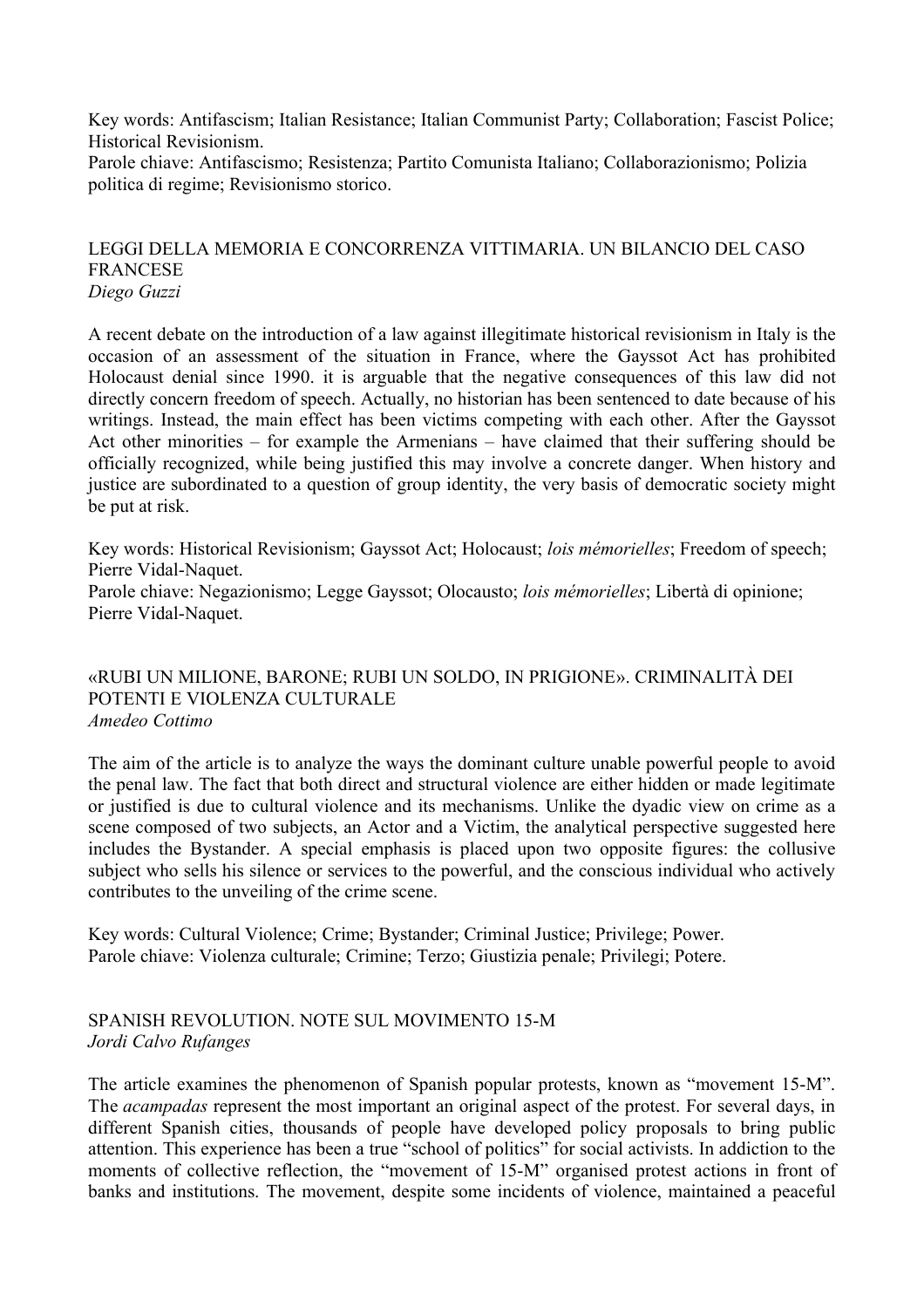character, which is one of his characteristic traits, together with respect for differences, selfmanagement, equality between participants, and direct democracy.

Key words: Spain; *Indignados*; Movement 15-M; Economic Crisis; Direct Democracy. Parole chiave: Spagna; *Indignados*; Movimento 15-M; Crisi economica; Democrazia diretta.

# DOPO IL GENOCIDIO. LE RAPRRESENTAZIONI DELLA STORIA IN RWANDA *Giulia Becchis*

The author investigated Rwanda "history rewriting" process, in particular of precolonial period, promoted after 1994 genocide by Rwandan academics and government and by foreign historians and anthropologists, as a consequence of debates and reflections on the role that historical narratives and their manipulation had in the formations of conflictual identities related to an «histoire-ressentiment».

While in Rwanda rewriting history is an important part of Unity and Reconciliation policy – inaugurated after genocide with the goal to restore a new national consciousness after "ethnic" violences and conflicts that dominated past decades –, for foreign researchers the political and ideological use of historiography led to reflect on social scientists' role in crisis areas and in delineating the relationship between past, present and the construction of the future.

Key words: Rwanda; Reconciliation; Rewriting History; Precolonial History; Nationalism; Genocide.

Parole chiave: Ruanda; Riconciliazione; Riscrittura della storia; Storia precoloniale; Nazionalismo; Genocidio.

## SATANA IN AFRICA. UNA RICERCA SUL CAMPO IN UGANDA *Valeria Tardivo*

In this article the author makes a reflection upon her fieldwork took place in Uganda about the Nyabingi cult. Through the encounter with the medium and the common people, the author realized that a transformation is today in progress brought by the Pentecostal born again. Reporting some episodes and fragments of dialogues, she tries to show the current tension as regards the cult of Nyabingi, focuses on redefinition and transformation of the cult, and on its contradictory relation with memory and the past. While the born-again fight against the cult of Nyabingi through the destruction of shines and sacred objects, they reincorporate the deity as a fundamental element of their message.

Key words: Bakiga; Nyabingi; *Medium*; Born Again; Past; Transformation. Parole chiave: Bakiga; Nyabingi; *Medium*; Born Again; Passato; Trasformazione.

#### SPETTRI SOVIETICI. COSTRUZIONE E DISSOLUZIONE DEL SOCIALISMO NELLA LETTERATURA RUSSA DOPO "IL CROLLO" *Roberto Valle*

The dissolution of the URSS and the transition from real socialism to market Bolshevism was characterized by a twenty-year metamorphosis that, through that peculiar gothic expressionism of the post-Soviet literature, reveals the unexpected past of the Russia. The gothic expressionism makes reappear the ghosts of URSS and landed to «magical historicism» characterized by an absurdist and uchronic interpretation of the history of Soviet Russia. The alarming historical